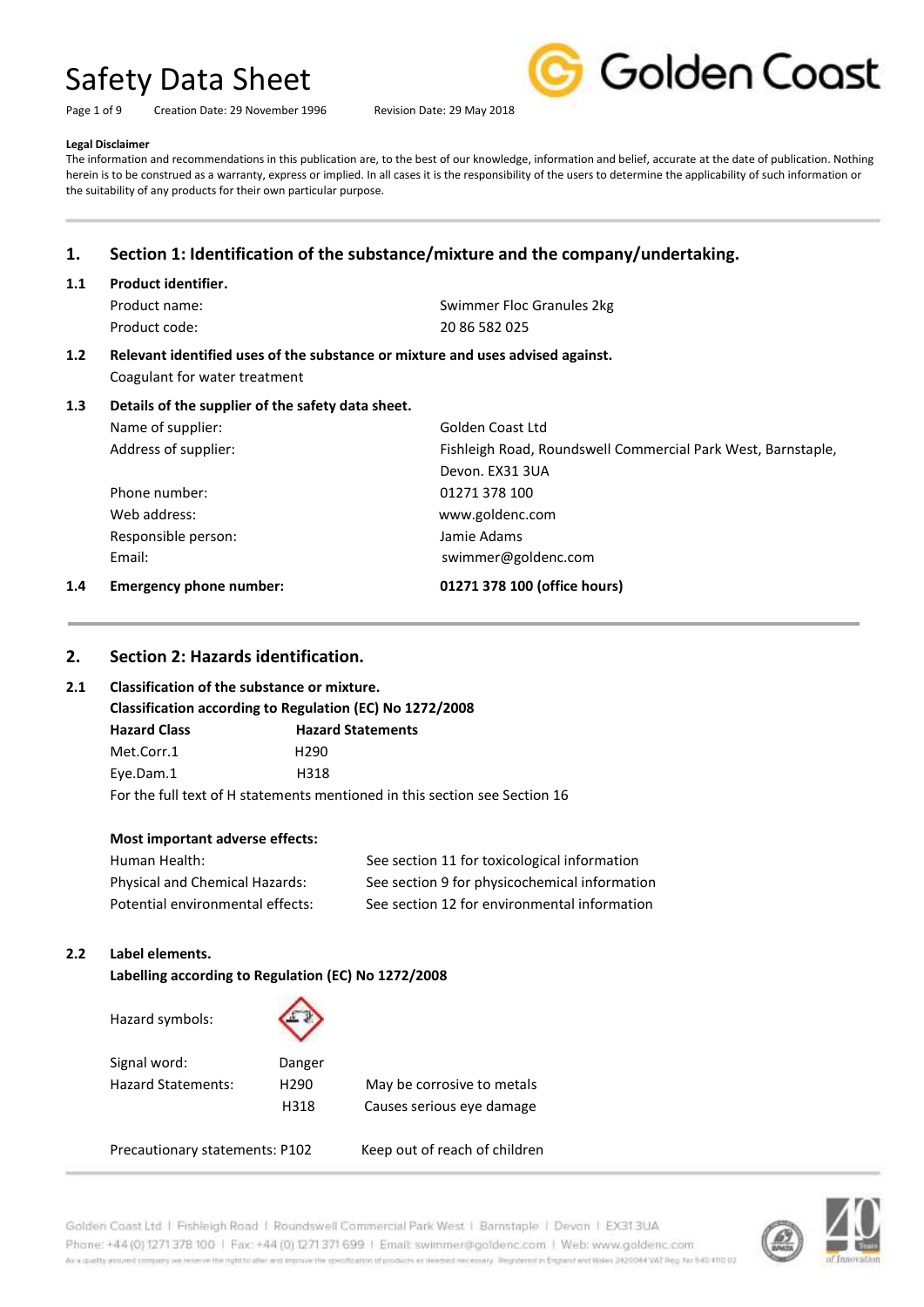

Page 2 of 9 Creation Date: 29 November 1996 Revision Date: 29 May 2018

#### **Legal Disclaimer**

The information and recommendations in this publication are, to the best of our knowledge, information and belief, accurate at the date of publication. Nothing herein is to be construed as a warranty, express or implied. In all cases it is the responsibility of the users to determine the applicability of such information or the suitability of any products for their own particular purpose.

| P280:<br>P305+P351+P338: | Wear protective gloves/protective clothing/eye protection/ face protection<br>IF IN EYES: Rinse cautiously with water for several minutes. Remove contact lenses |
|--------------------------|------------------------------------------------------------------------------------------------------------------------------------------------------------------|
| P310:                    | present and easy to do. Continue rinsing.<br>Immediately call a POISION CENTER or doctor / physician                                                             |
| P501:                    | Dispose of contents/container in accordance with national regulations                                                                                            |

#### **Hazardous components which must be listed on the label**

Aluminium Sulphate

**2.3 Other hazards.**

No other information is available

# **3. Section 3: Composition/information on ingredients.**

### **3.1 Substances.**

| Chemical nature:                           |           | Granules   |    |                                    |
|--------------------------------------------|-----------|------------|----|------------------------------------|
| <b>Chemical Name:</b>                      | EC No:    | CAS No:    | %  | Hazards:                           |
| Aluminium Sulphate                         | 233-135-0 | 10043-01-3 | 17 | Met.Corr:1; H290, Eye.Dam; 1; H318 |
| This product has workplace exposure limits |           |            |    |                                    |

# **4. Section 4: First aid measures.**

### **4.1 Description of first aid measures.**

| <b>General Advice:</b>   | Ensure that medical personnel are aware of the material(s) involved, and take<br>precautions to protect themselves. No hazards which require special first aid<br>measures. |
|--------------------------|-----------------------------------------------------------------------------------------------------------------------------------------------------------------------------|
| If inhaled:              | If dust from the material is inhaled, remove the affected person immediately to<br>fresh air. Get medical attention if required.                                            |
| In case of skin contact: | Wash off immediately with plenty of soap & water. If irritation appears seek<br>medical advice.                                                                             |
| In case of eye contact:  | Rinse immediately with plenty of water, also under eyelids for at least 15 minutes.<br>Remove contact lenses. Call a physician or Poison Control Centre immediately.        |
| If swallowed:            | If ingestion of a large amount does occur, seek medical attention. Rinse mouth with<br>water.                                                                               |

#### **4.2 Most important symptoms and effects, both acute and delayed.**

Symptoms and effects: No further information available.

### **4.3 Indication of any immediate medical attention and special treatment needed.**

Treatment: In case of shortness of breath, give oxygen. Keep victim warm. Keep victim under observation symptoms may be delayed.

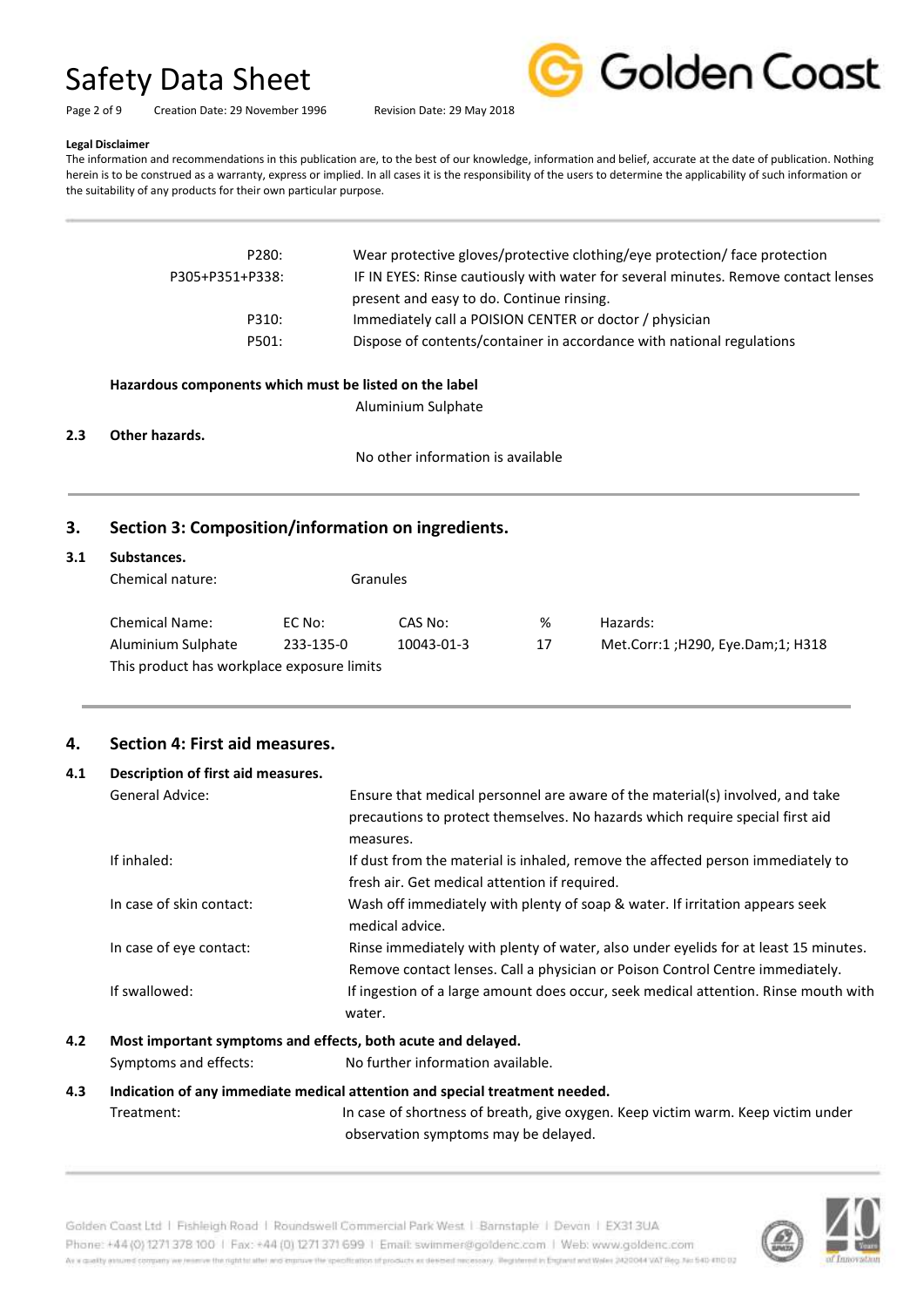Page 3 of 9 Creation Date: 29 November 1996 Revision Date: 29 May 2018



#### **Legal Disclaimer**

The information and recommendations in this publication are, to the best of our knowledge, information and belief, accurate at the date of publication. Nothing herein is to be construed as a warranty, express or implied. In all cases it is the responsibility of the users to determine the applicability of such information or the suitability of any products for their own particular purpose.

# **5. Section 5: Firefighting measures.**

| 5.1 | Extinguishing media.                                   |                                                                                                          |
|-----|--------------------------------------------------------|----------------------------------------------------------------------------------------------------------|
|     | Suitable media:                                        | Use extinguishing measures that are appropriate to local circumstances and the                           |
|     |                                                        | surrounding environment                                                                                  |
|     | Unsuitable media:                                      | High volume water jet                                                                                    |
| 5.2 | Special hazards arising from the substance or mixture. |                                                                                                          |
|     | <b>Specific Hazards:</b>                               | Incomplete combustion may form toxic pyrolysis products                                                  |
| 5.3 | Advice for firefighters.                               |                                                                                                          |
|     | Protective equipment:                                  | Wear self-contained breathing apparatus and protective clothing to prevent contact<br>with skin and eyes |
|     | Further information:                                   | Collect contaminated fire extinguishing water separately. This must not be<br>discharged into drains.    |

# **6. Section 6: Accidental release measures.**

| Personal precautions, protective equipment and emergency procedures.<br>6.1 |                                                       |                                                                                        |
|-----------------------------------------------------------------------------|-------------------------------------------------------|----------------------------------------------------------------------------------------|
|                                                                             | <b>Personal Precautions:</b>                          | Use appropriate personal protective equipment as detailed in section 8.                |
|                                                                             |                                                       | Keep unnecessary personnel away. Local authorities should be advised if significant    |
|                                                                             |                                                       | spillages cannot be contained. Stay upwind. Avoid inhalation of dust from the spilled  |
|                                                                             |                                                       | material. Wear a dust mask if dust in generated above exposure limits.                 |
| $6.2$                                                                       | <b>Environmental precautions.</b>                     |                                                                                        |
|                                                                             | Environmental precautions:                            | No special environmental precautions required.                                         |
| 6.3                                                                         | Methods and material for containment and cleaning up. |                                                                                        |
|                                                                             | Cleaning up:                                          | Should not be released into the environment. Prevent entry into waterways, sewers,     |
|                                                                             |                                                       | basements or confined areas.                                                           |
|                                                                             |                                                       | If sweeping of a contaminated area is necessary use a dust suppressant agent which     |
|                                                                             |                                                       | does not react with the product. Sweep or vacuum up spillage and collect in suitable   |
|                                                                             |                                                       | container for disposal. Collect dust using a vacuum cleaner equipped with HEPA filter. |
|                                                                             |                                                       | Avoid the generation of dusts during clean up.                                         |
|                                                                             |                                                       | After removal flush contaminated area thoroughly with water. This material and its     |
|                                                                             |                                                       | container must be disposed of as hazardous waste.                                      |
| 6.4                                                                         | Reference to other sections.                          |                                                                                        |
|                                                                             |                                                       | See Section 7 for information on safe handling                                         |
|                                                                             |                                                       | See Section 8 for information on personal protection equipment                         |
|                                                                             |                                                       | See Section 13 for disposal information                                                |



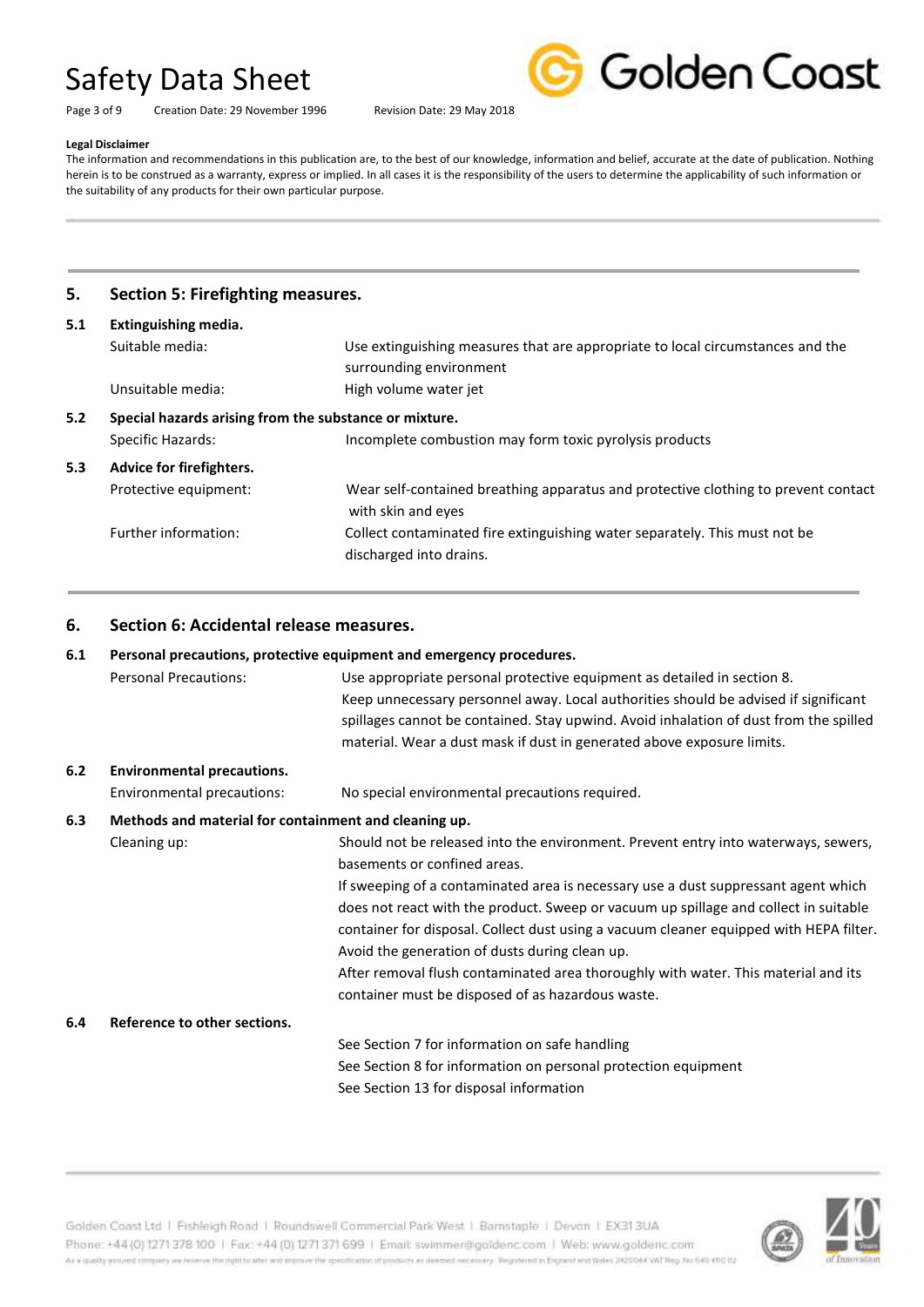Page 4 of 9 Creation Date: 29 November 1996 Revision Date: 29 May 2018



# **Legal Disclaimer**

The information and recommendations in this publication are, to the best of our knowledge, information and belief, accurate at the date of publication. Nothing herein is to be construed as a warranty, express or implied. In all cases it is the responsibility of the users to determine the applicability of such information or the suitability of any products for their own particular purpose.

# **7. Section 7: Handling and storage.**

| 7.1 | Precautions for safe handling.                                |                                                                                    |
|-----|---------------------------------------------------------------|------------------------------------------------------------------------------------|
|     | Advice on safe handling:                                      | Ensure adequate ventilation. Use personal protective equipment. Avoid contact with |
|     |                                                               | skin and eyes. Emergency eye wash fountains and emergency showers should be        |
|     |                                                               | available in the immediate vicinity. Do not mix with other products in their       |
|     |                                                               | concentrated form.                                                                 |
|     | Hygiene measures:                                             | Keep away from food, drink and animal feeding stuffs. Smoking, eating and drinking |
|     |                                                               | should be prohibited in the application area. Wash hands before breaks and at the  |
|     |                                                               | end of the work day. Take off all contaminated clothing immediately. Provide       |
|     |                                                               | adequate ventilation. Avoid contact with the skin and eyes.                        |
| 7.2 | Conditions for safe storage, including any incompatibilities. |                                                                                    |
|     | <b>Storage Areas:</b>                                         | Prevent any seepage into the ground                                                |
|     | Fire and explosion:                                           | No special measures required                                                       |
|     | Further information:                                          | Store in cool, dry conditions in well-sealed receptacles                           |

- Common Storage: Keep away from food, drink and animal feedstuffs.
- Storage Temperature: No information available
- **7.3 Specific end use(s).**

Specific use(s) Coagulant for water treatment

# **8. Section 8: Exposure controls/personal protection.**

| 8.1           | Control parameters. |            |      |                     |                         |
|---------------|---------------------|------------|------|---------------------|-------------------------|
|               | Material            |            | Type | Value               | Form                    |
|               | Aluminium Sulphate  | 10043-01-3 | TWA  | 2 mg/m <sup>3</sup> | Soluble aluminium salts |
| $\sim$ $\sim$ |                     |            |      |                     |                         |

#### **8.2 Exposure controls.**

**Engineering measures Refer to protective measures listed in sections 7 and 8** 

#### Aluminium sulphate (10043-01-3)

| <b>DNEL</b> | Type     | Route | Value |             | Form         |
|-------------|----------|-------|-------|-------------|--------------|
|             | Consumer | Oral  | 0.3   | mg/kgbw/day | as Al        |
|             |          | Oral  | 3.7   | mg/kgbw/day | as substance |
|             |          | Oral  | 5.7   | mg/kgbw/day | as substance |
|             |          | Oral  | 0.5   | mg/kgbw/day | as Al        |

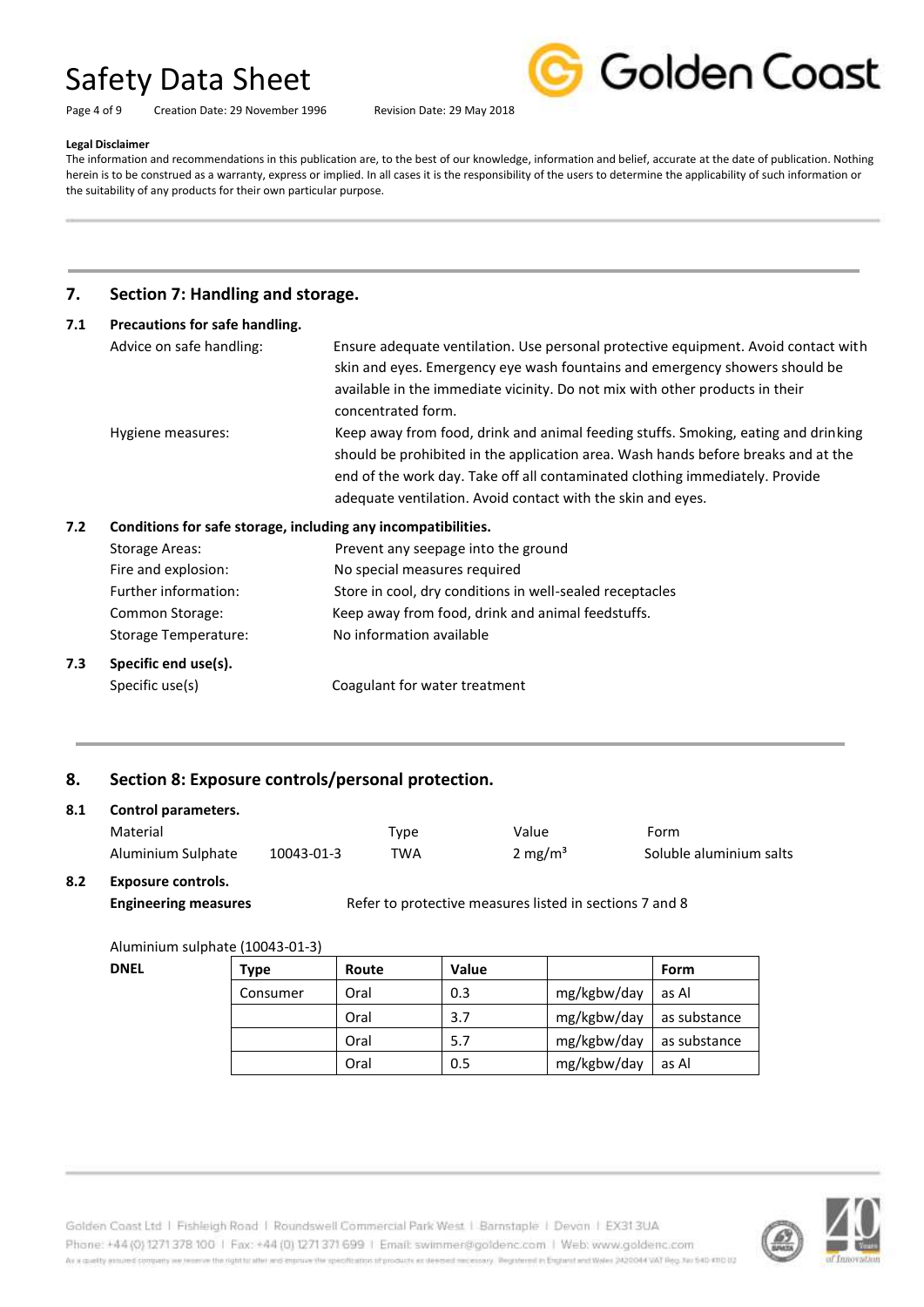#### Page 5 of 9 Creation Date: 29 November 1996 Revision Date: 29 May 2018



#### **Legal Disclaimer**

The information and recommendations in this publication are, to the best of our knowledge, information and belief, accurate at the date of publication. Nothing herein is to be construed as a warranty, express or implied. In all cases it is the responsibility of the users to determine the applicability of such information or the suitability of any products for their own particular purpose.

### **Personal protective equipment**

| Ventilation:              | Ventilation should be sufficient to effectively remove and prevent build-up of any<br>dusts or fumes that may be generated during handling or thermal processing. If<br>these are not sufficient to maintain concentrations of particulates and solvent |
|---------------------------|---------------------------------------------------------------------------------------------------------------------------------------------------------------------------------------------------------------------------------------------------------|
|                           | vapour below the OEL, suitable respiratory protection must be worn.                                                                                                                                                                                     |
| Respiratory protection:   | In case of insufficient ventilation wear suitable respiratory equipment                                                                                                                                                                                 |
| Hand protection:          | Wear protective gloves. The selected gloves have to satisfy the specifications of EU                                                                                                                                                                    |
|                           | Directive 89/686/EEC and standard EN 374                                                                                                                                                                                                                |
| Eye protection:           | Tightly fitting safety goggles. (EN166) Emergency eyewash stations must be<br>available                                                                                                                                                                 |
| Skin and body protection: | Protective work clothing                                                                                                                                                                                                                                |
| Hygiene measures:         | Do not breathe dust. Do not get in eyes. Handle in accordance with good industrial<br>hygiene and safety practises.                                                                                                                                     |

#### **Environmental exposure controls**

**9.2 Other Information**

General advice: Do not flush into surface water or sanitary sewer systems.

# **9. Section 9: Physical and chemical properties.**

#### **9.1 Information on basic physical and chemical properties.**

| Form:                    | Solid                      |
|--------------------------|----------------------------|
| Physical state:          | Powder or granules         |
| Colour:                  | White                      |
| Odour:                   | Insignificant              |
| pH @ 20°C:               | N/A                        |
| Melting point:           | 120 - 140°C (248 - 284°F)  |
| Boiling point:           | 770°C (1,418°F) Decomposes |
| Flash point:             | N/A                        |
| Density @ 20°C           | 1.61g/cm3                  |
| Water solubility:        | Fully miscible             |
| <b>Other Information</b> |                            |

Specific gravity 1.609960996 estimated

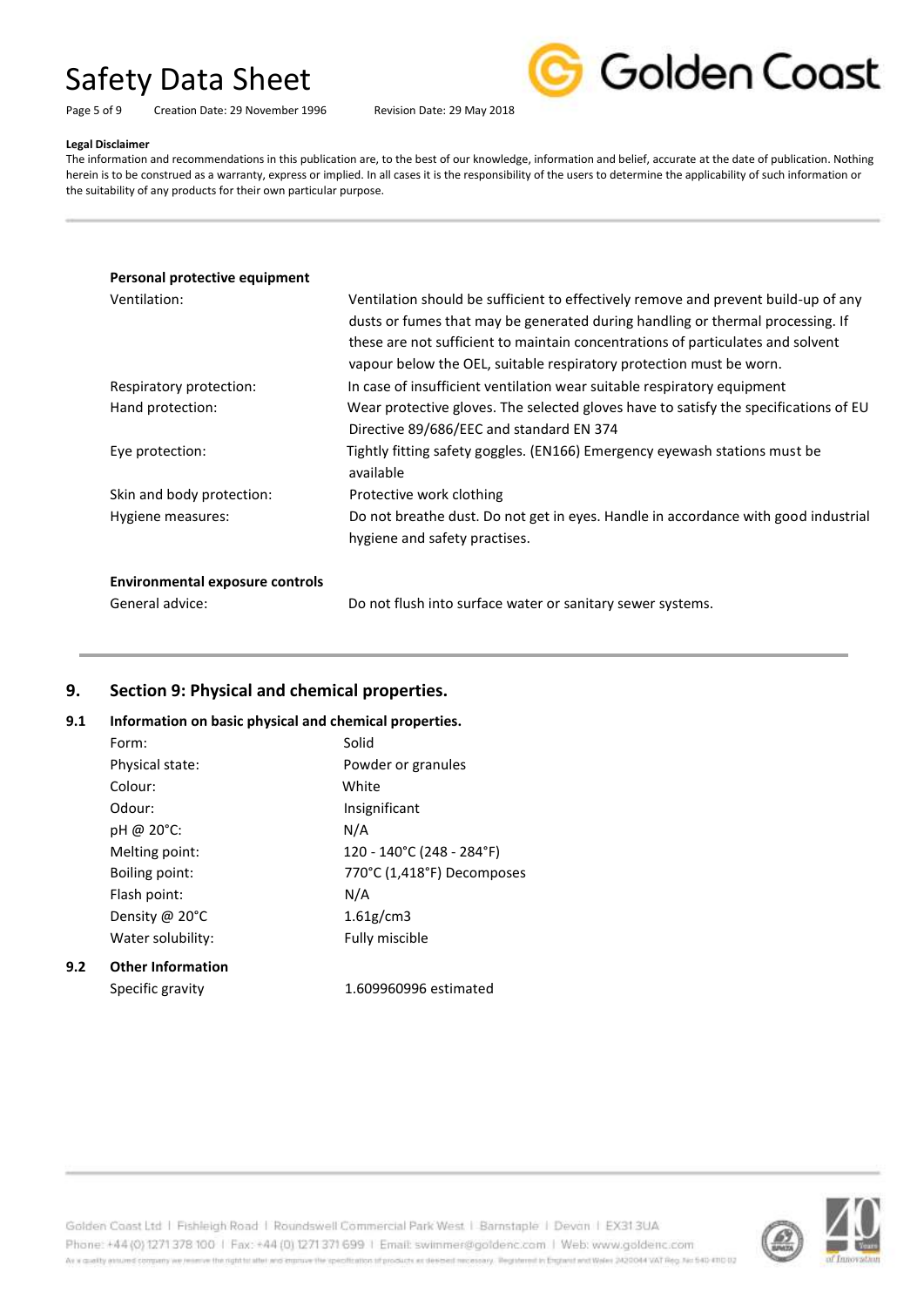Page 6 of 9 Creation Date: 29 November 1996 Revision Date: 29 May 2018



#### **Legal Disclaimer**

The information and recommendations in this publication are, to the best of our knowledge, information and belief, accurate at the date of publication. Nothing herein is to be construed as a warranty, express or implied. In all cases it is the responsibility of the users to determine the applicability of such information or the suitability of any products for their own particular purpose.

| Section 10: Stability and reactivity.                                                                                                                                                    |                                                                                                                                              |                                                                                                                                                                                                                                                                                                       |
|------------------------------------------------------------------------------------------------------------------------------------------------------------------------------------------|----------------------------------------------------------------------------------------------------------------------------------------------|-------------------------------------------------------------------------------------------------------------------------------------------------------------------------------------------------------------------------------------------------------------------------------------------------------|
| Reactivity.<br>Reactivity                                                                                                                                                                | Avoid contact with chlorite/hypochlorite/sulphate/oxidising agents and cyanides                                                              |                                                                                                                                                                                                                                                                                                       |
| Chemical stability.<br>Chemical stability                                                                                                                                                | No decomposition if stored and applied as directed                                                                                           |                                                                                                                                                                                                                                                                                                       |
| Possibility of hazardous reactions.<br>Hazardous reactions:                                                                                                                              | Hazardous polymerisation does not occur                                                                                                      |                                                                                                                                                                                                                                                                                                       |
| Conditions to avoid.<br>Conditions to avoid                                                                                                                                              | Water                                                                                                                                        |                                                                                                                                                                                                                                                                                                       |
| Incompatible materials.<br>Materials to avoid                                                                                                                                            |                                                                                                                                              |                                                                                                                                                                                                                                                                                                       |
| Haz.Decomp.products:                                                                                                                                                                     |                                                                                                                                              | Heating may cause toxic fumes                                                                                                                                                                                                                                                                         |
|                                                                                                                                                                                          |                                                                                                                                              |                                                                                                                                                                                                                                                                                                       |
| <b>Acute toxicity</b>                                                                                                                                                                    |                                                                                                                                              |                                                                                                                                                                                                                                                                                                       |
| Product<br>Aluminium Sulphate 17% (solid)                                                                                                                                                | <b>Test results</b>                                                                                                                          | Acute Dermal LD50 rat: 2,000 mg/kg estimated<br>Acute Oral LD50 Rat: 2,000 mg/kg estimated                                                                                                                                                                                                            |
| <b>Components</b><br>Aluminium sulphate (10043-01-3)                                                                                                                                     | <b>Test results</b>                                                                                                                          | Acute Dermal LD50 Rat: $>$ = 5,000 mg/kg<br>Acute Dermal LD50 Rat: $>$ = 2,000 mg/kg<br>Acute Oral LD50 Rat: > = 5,000 mg/kg<br>Acute Oral LD50 Rat: > = 2,000mg/kg                                                                                                                                   |
| Skin corrosion/ irritation<br>Serious eye damage/eye irritation<br>Respiratory sensitisation<br>Skin sensitisation<br>Germ cell mutagenicity<br>Carcinogenicity<br>Reproductive toxicity | Not classified<br>Not classified<br>Not classified<br>Not classified<br>Not classified<br>Not classified<br>Not classified<br>Not classified | Causes serious eye damage. Dust in the eyes will cause irritation                                                                                                                                                                                                                                     |
|                                                                                                                                                                                          | Hazardous decomposition products.<br>Information on toxicological effects.<br>Aspiration hazard                                              | <b>Alkalis</b><br>Sulphur Oxides<br>Section 11: Toxicological information.<br>Not classified<br>* Estimates for product may be based on additional component data not shown<br>Specific target organtoxicity - single exposure<br>Specific target organtoxicity - repeated exposure<br>Not classified |



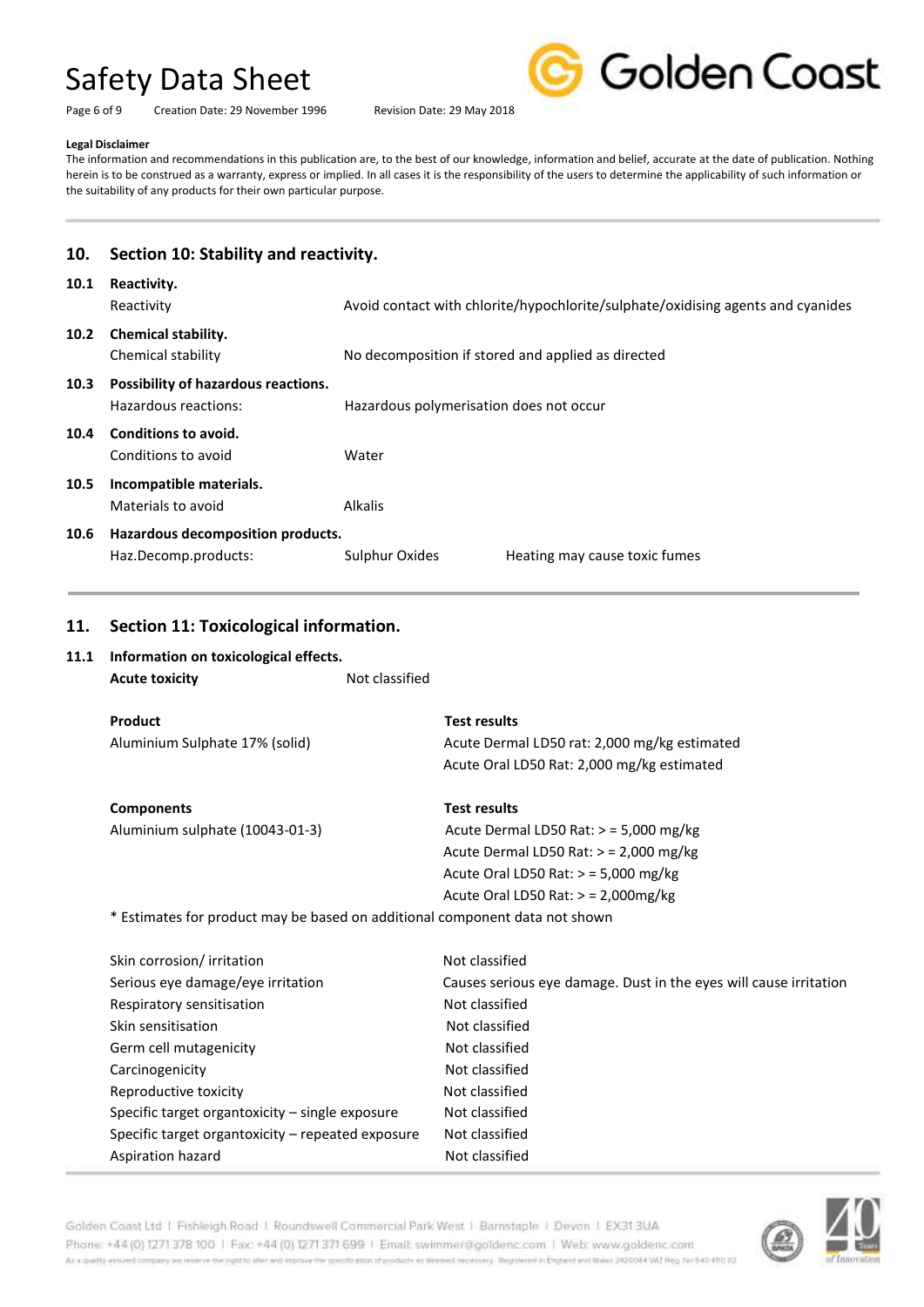Page 7 of 9 Creation Date: 29 November 1996 Revision Date: 29 May 2018



#### **Legal Disclaimer**

The information and recommendations in this publication are, to the best of our knowledge, information and belief, accurate at the date of publication. Nothing herein is to be construed as a warranty, express or implied. In all cases it is the responsibility of the users to determine the applicability of such information or the suitability of any products for their own particular purpose.

| Mixture versus substance information | None known |
|--------------------------------------|------------|
| Other information                    | None known |

### **Information on likely routes of exposure**

| Ingestion         | Not applicable                                       |
|-------------------|------------------------------------------------------|
| <b>Inhalation</b> | Inhalation of dusts may cause respiratory irritation |
| Skin contact      | Irritating to skin                                   |
| Eye contact       | Irritating to eyes                                   |
| Sensitisation     | No sensitizing effect known                          |

# **12. Section 12: Ecological information.**

| 12.1 | Toxicity.                                                                   |                                                                            |  |
|------|-----------------------------------------------------------------------------|----------------------------------------------------------------------------|--|
|      | <b>Components</b>                                                           | <b>Test results</b>                                                        |  |
|      | Aluminium sulphate (10043-01-3)                                             | LC50 Danio (Danio): $>$ = 1,000 mg/l 96.00 hours                           |  |
|      |                                                                             | NOEC Danio (Danio): $>$ = 1,000 mg/l 96.00 hours                           |  |
|      |                                                                             | EC50 Daphnia: $>$ = 160 mg/l 48.00 hours immobilisation                    |  |
|      |                                                                             | NOEC Daphnia: $> 160$ mg/l 48.00 hours                                     |  |
|      | * Estimates for product may be based on additional component data not shown |                                                                            |  |
| 12.2 | Persistence and degradability.                                              |                                                                            |  |
|      | Persistence and degradability:                                              | Product solely consists of inorganic compounds which are not biodegradable |  |
| 12.3 | <b>Bioaccumulation potential.</b>                                           |                                                                            |  |
|      | Bioaccumlative potential                                                    | Not assigned                                                               |  |
| 12.4 | Mobility in soil.                                                           |                                                                            |  |
|      | Mobility in soil                                                            | Not assigned                                                               |  |
| 12.5 | <b>Results of PBT and PvB assessment.</b>                                   |                                                                            |  |
|      | PBT and PvB                                                                 | Not assigned                                                               |  |
| 12.6 | Other adverse effects.                                                      |                                                                            |  |
|      |                                                                             | Do not flush into surface water or sanitary sewer systems                  |  |

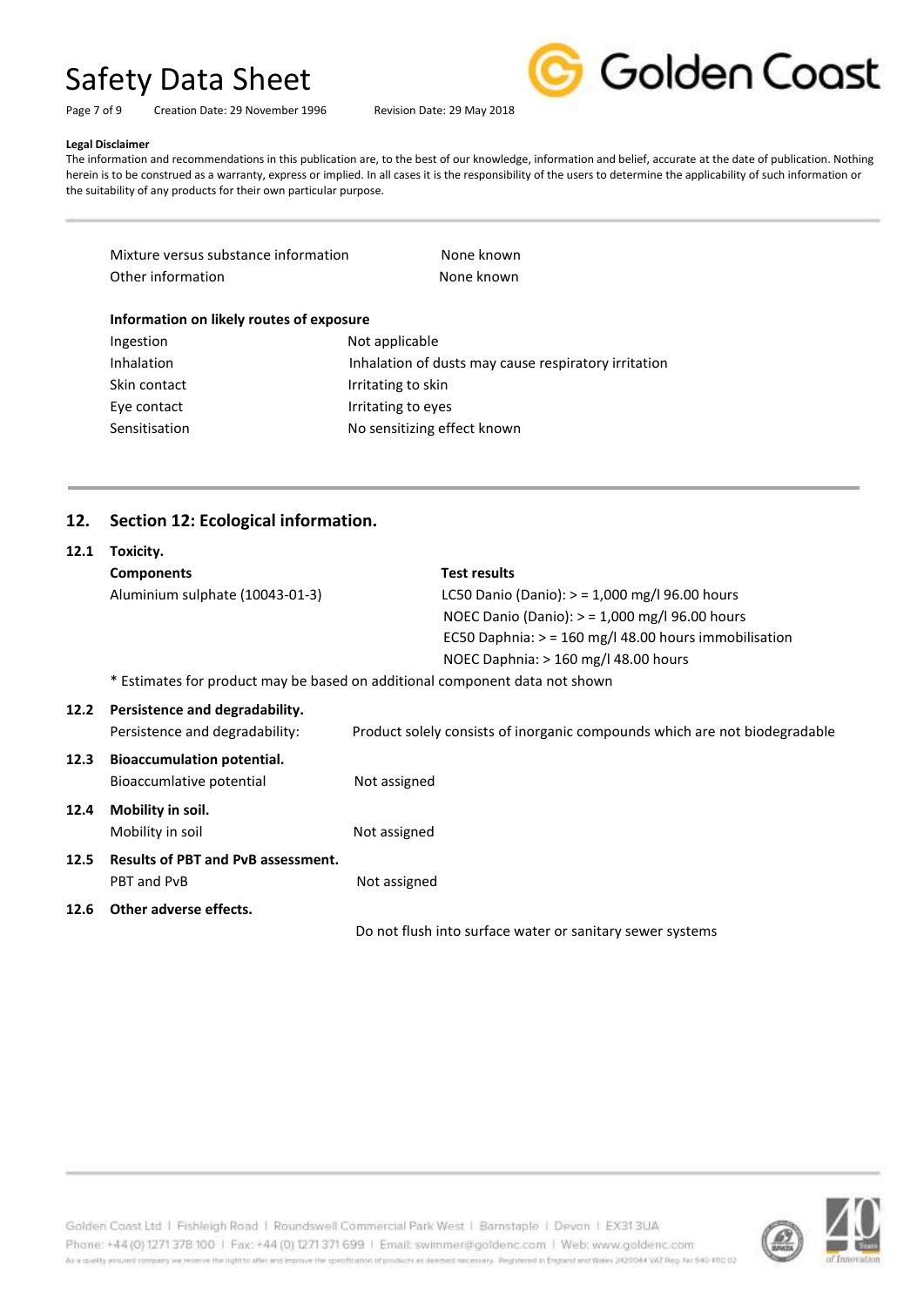Page 8 of 9 Creation Date: 29 November 1996 Revision Date: 29 May 2018



#### **Legal Disclaimer**

The information and recommendations in this publication are, to the best of our knowledge, information and belief, accurate at the date of publication. Nothing herein is to be construed as a warranty, express or implied. In all cases it is the responsibility of the users to determine the applicability of such information or the suitability of any products for their own particular purpose.

### **13. Section 13: Disposal considerations.**

### **13.1 Waste treatment methods.**

- Disposal should be in accordance with local, state or national legislation
- Do not reuse empty containers without commercial cleaning or reconditioning
- Do not discharge into drains or the environment, dispose to an authorised waste collection point

#### **Classification**

Waste Codes in accordance with the European Waste catalogue (EWC) are origin-defined. Since this product is used in several industries, no Waste Code can be provided by the supplier. The Waste Code should be determined in arrangement with your waste disposal partner or the responsible authority.

# **14. Section 14: Transport information.**

This product is not classified as hazardous for transport purposes

### **14.1 UN number.**

Not applicable

- **14.2 UN proper shipping name.** Not applicable
- **14.3 Transport hazard class(es).** Not applicable
- **14.4 Packing group.** Not applicable
- **14.5 Environmental hazards.** Not applicable
- **14.6 Special precautions for user.** Not applicable
- **14.7 Transport in bulk according to annex II of MARPOL 73/78 and the IBC code.** Not applicable

# **15. Section 15: Regulatory information.**

- **15.1 Safety, health and environmental regulations/legislation specific for the substance or mixture.**
- **15.2 Chemical safety assessment.**

No information available